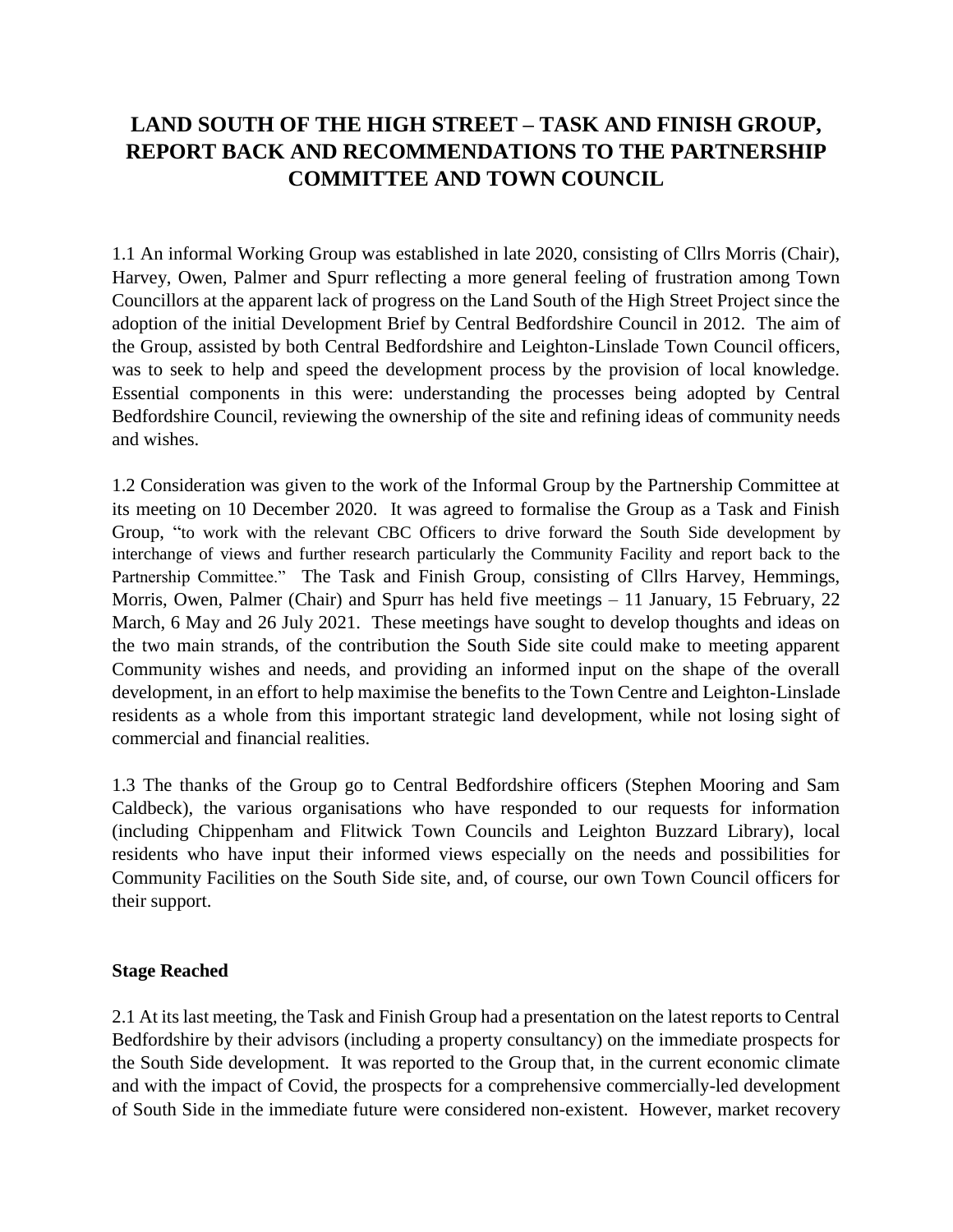would occur and development prospects materially improve but the time scale for this is guesswork at present (a very loose figure of five years was suggested to the Group by way of example). Final decisions on the Day Care facility location/relocation and timings, will also be necessary to give greater clarity on the wider timescale for South Side. However, in the meantime, the Group considered that there were initiatives which could profitably be followed to begin and energise the development of the site to the benefit of the Town, the Town Centre and, most importantly of all, our residents. The Group's conclusions and recommendations are set out below.

#### **Conclusions and Recommendations**

3.1 The Task and Finish Group would seek the Partnership Committee's endorsement of the following conclusions and recommendations where these relate to the Committee's interests. Matters covered below and relating solely to the Town Council at this stage will be similarly presented to the relevant Town Council Committee for consideration and endorsement:

### *General*

- 1. While it is clear that a commercially-led comprehensive development of South Side will not take place under current conditions, it is considered essential that awareness raising and marketing of the site for appropriate development continues to pro-actively take place. We would also hope that Central Bedfordshire will continue to consider opportunities to acquire land on South Side where this will increase development potential and/or improve site access with the Town Centre.
- 2. The Group believes that, given current conditions, a phased approach to development is appropriate, concentrating first on those aspects of the development which may be more "easily" progressed in present economic conditions (perhaps in the public realm) but maintaining a clear concept of the need for the site as a whole to be deliverable in the longer term and avoid a piecemeal approach without a view to the wider whole of an integrated, mixed use development of the site.
- 3. The Group was pleased to note that Central Bedfordshire continue to regard the site as a regeneration project and, within that, residential use would be a partial component. The Group considered that the proportion of the space devoted to residential use should be a minority of the total available and that developer contributions should be first considered for use on the site to the public benefit and the Town Council be actively consulted on such matters as they arise.
- 4. The Group noted that the recently adopted Central Bedfordshire Local Plan commented that "The Development Brief for Land South of the High Street will be updated and will act as Supplementary Planning Guidance to the Local Plan". The Group considers that this should be given some priority in the light of the South Side's strategic importance to the Town and that the Town Council be involved in it.
- 5. The Group noted the possibility of the Town Council relocating its premises to South Side and that, if practicable, this might act as a catalyst and confidence boost to wider development. This is further considered under Public/Community Space below.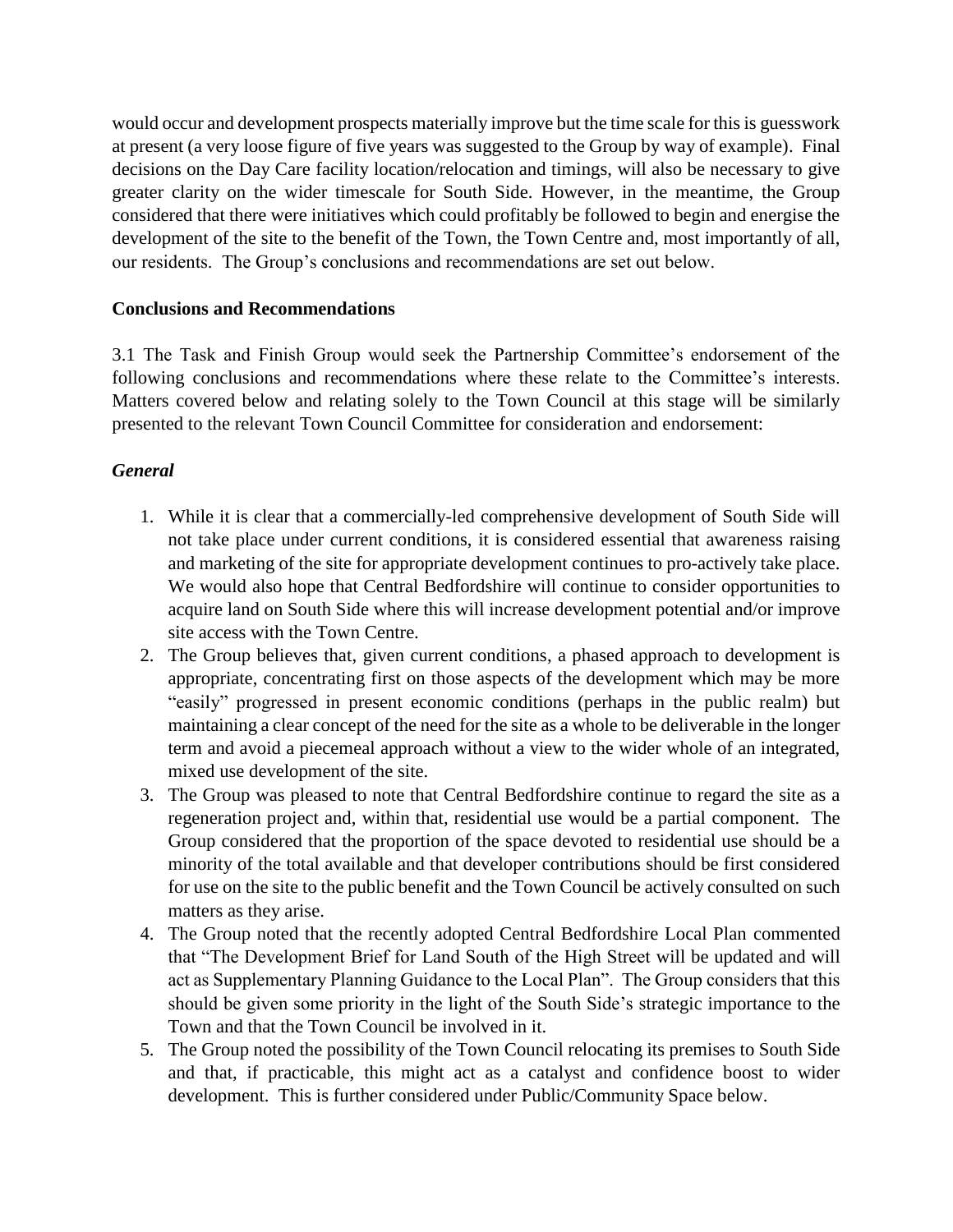#### *Overall Site*

4.1 During its discussions, the Group identified the following potential candidate uses for Land South of the High Street:

- 1. Retail although the idea of a retail led and dominated development is now clearly outdated, there remains scope for a presence on South Side to complement the Town Centre offering, including click and collect and more small specialist undertakings. This will need to be kept under review though it will clearly ultimately be a matter for commercial decision.
- 2. Residential as noted earlier
- 3. Hospitality Coffee shops, restaurant, cafes, bars etc. Perhaps a candidate for earlier rather than later inclusion?
- 4. Hotel there remains an interest in such a development, though an earlier application has been withdrawn, for which South Side should be ideal and from which the Town would benefit
- 5. Public/Community Use Buildings this has been identified as an eagerly sought element and, if a suitable project can be developed could be a catalyst to the wider development of South Side **(see following section)**
- 6. Essential and Social Services these might include Children's/Adult/Day Care facilities and clearly rely on Central Bedfordshire's future plans for the Town in these areas
- 7. Business and Office Space hot desking, incubator and start up units (for which there is a demand in the Town), plus "ordinary" office space
- 8. Health Health Hub
- 9. Education additional local youth/adult/college/continuing education facilities (including green skills?) as the town grows
- 10. Children's/Youth Facilities could include play area (indoors/outdoors), bowling alley, cinema and related facilities. There is an identified need for such facilities.
- 11. Indoor Craft Oriented Market (perhaps with "repair café")
- 12. Car Parking an essential component for the development and the Town Centre more generally. Ideally in space/capacity/revenue terms multi-storey
- 13. Public Outside Space and Public Art garden and/or seating areas with heritage display reflecting the Town's history (sand and narrow gauge railway, Vimy bomber, Q Central etc as possibilities)
- 14. Conference Centre perhaps ideally part of a hotel offering?

4.2 Arising from the above, the Group makes the following recommendations for Partnership Committee endorsement:

a. Active consideration continues to be given in the further work on South Side by Central Bedfordshire to any opportunity to further the overall vision and individual components outlined above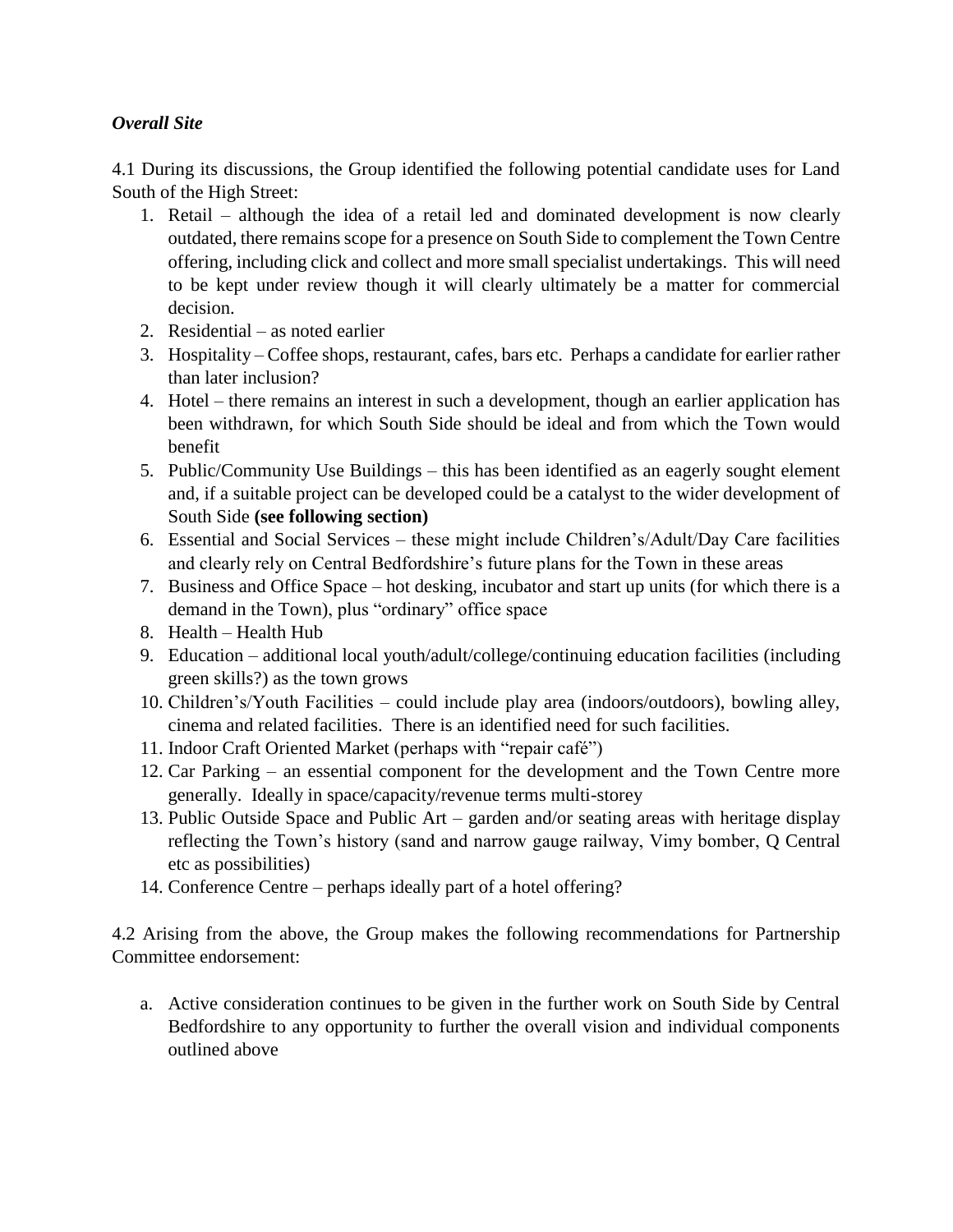- b. The issue of providing adequate car parking for the Town Centre and South Side should continue to be at the forefront of Central Bedfordshire's considerations as the development of South Side is taken forward.
- c. Further consideration be given by the Town Council and Central Bedfordshire to the possible location and nature of public open space and display material, together with any practicable improvements to the surrounding alleyways from the town centre to improve accessibility and attractiveness

4.3 In addition, as a matter of *Town Council* concern, in view of the Town's position as the largest settlement in the District, its significant predicted future growth, its clear lack of adequate health facilities, uncertainty over a future health hub site, and the growing public frustration at the slow progress on the provision of a health hub relevant to Leighton-Linslade's needs, the Group is suggesting that the Town Council again consider drawing to the attention of the relevant bodies, including the Clinical Commissioning Group, the Land South of the High Street site as a possibility for the location of a Health Hub in a central location to meet residents' aspirations and needs, and request that this be actively, urgently and seriously considered and evaluated.

## *Public/Community Space*

5.1 As noted earlier, this is one element of the overall development where it is felt that further work and investigation could usefully continue with the intention of practicable elements being established as soon as possible which will help galvanise further interest and activity on South Side.

Several possible components have been identified in the Group's discussions:

- 1. A partitionable performance space, including rehearsal space, dressing rooms, office, bar, café with adequate audience capacity for live shows. Multi-functionality would be preferable with scope for other meeting activities and retractable seating.
- 2. Meeting rooms a lack of facilities in the town for very large gatherings, as well as potential for more small/medium sized dedicated meeting room capacity has been identified. Multi-functional spaces to allow workshop/craft and other activities could be considered.
- 3. Museum/Tourist/Heritage Centre allowing for exhibitions and school parties (a matter frequently raised by residents). The town is bereft of such facilities which many smaller settlements possess.
- 4. New Town Council accommodation, incorporating an information hub, Central Bedfordshire offices and any other facilities deemed appropriate.

5.2 Arising from the above, the Group makes the following recommendations, principally for consideration and endorsement by the Town Council:

a. The significant performing arts and cultural community in the Town which has made many representations over the need for 1. above, and has involved both CBC and non-CBC